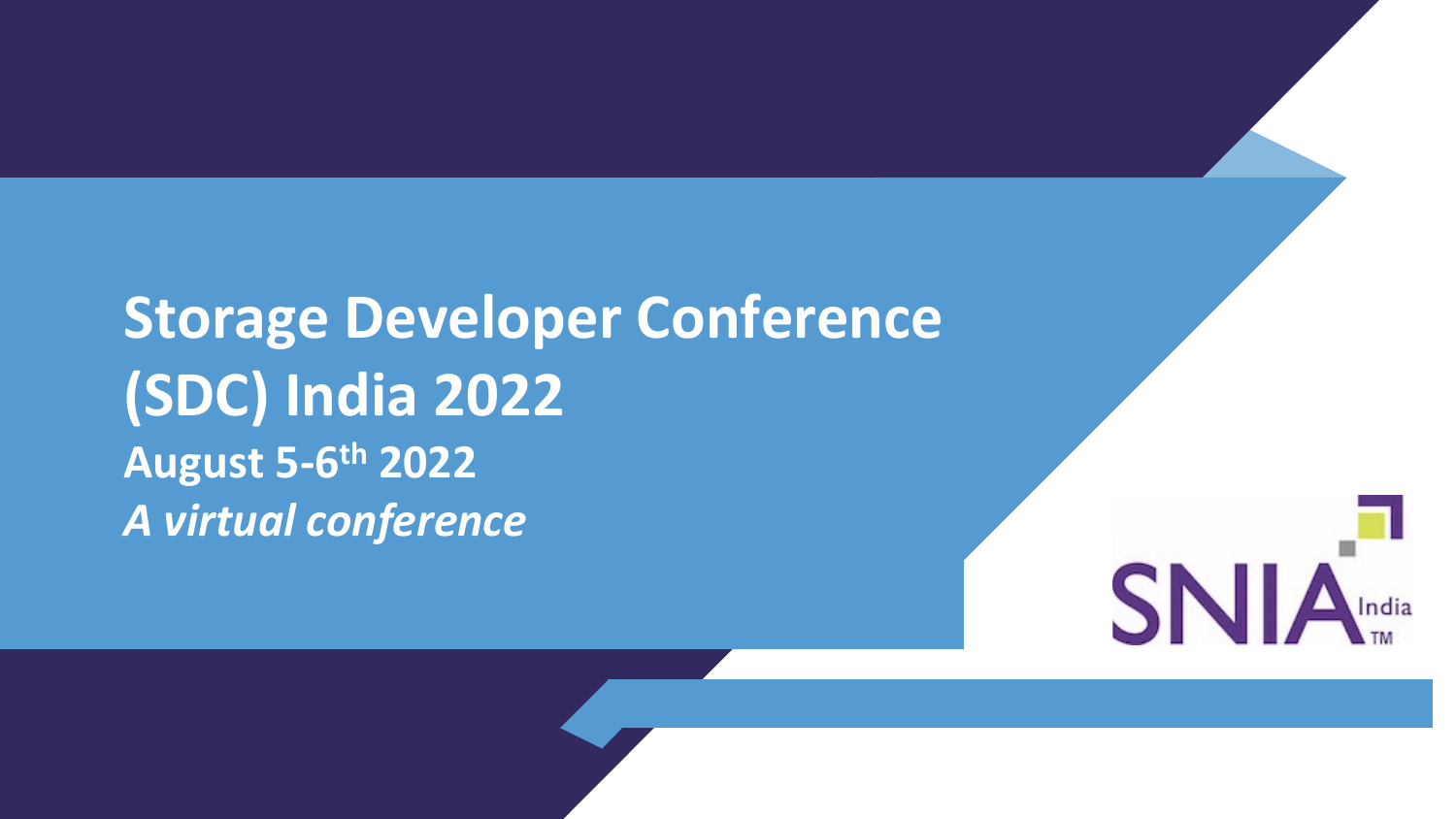

## **ABOUT SNIA**

#### SNIA MISSION

The Storage Networking Industry Association (SNIA) is a global not-for-profit association advancing IT technologies, standards, and education programs for all IT professionals, enabling our members to develop robust solutions for storing and managing the massive volumes of information generated by today's businesses.

#### INDUSTRY STANDARDS & EDUCATION

For almost 25 years we have worked to bring recognition of storage issues to the IT world, making storage less complicated for the end user. As a result, SNIA has adopted the role of industry catalyst for the development of storage solution specifications and technologies, global standards, and storage education.

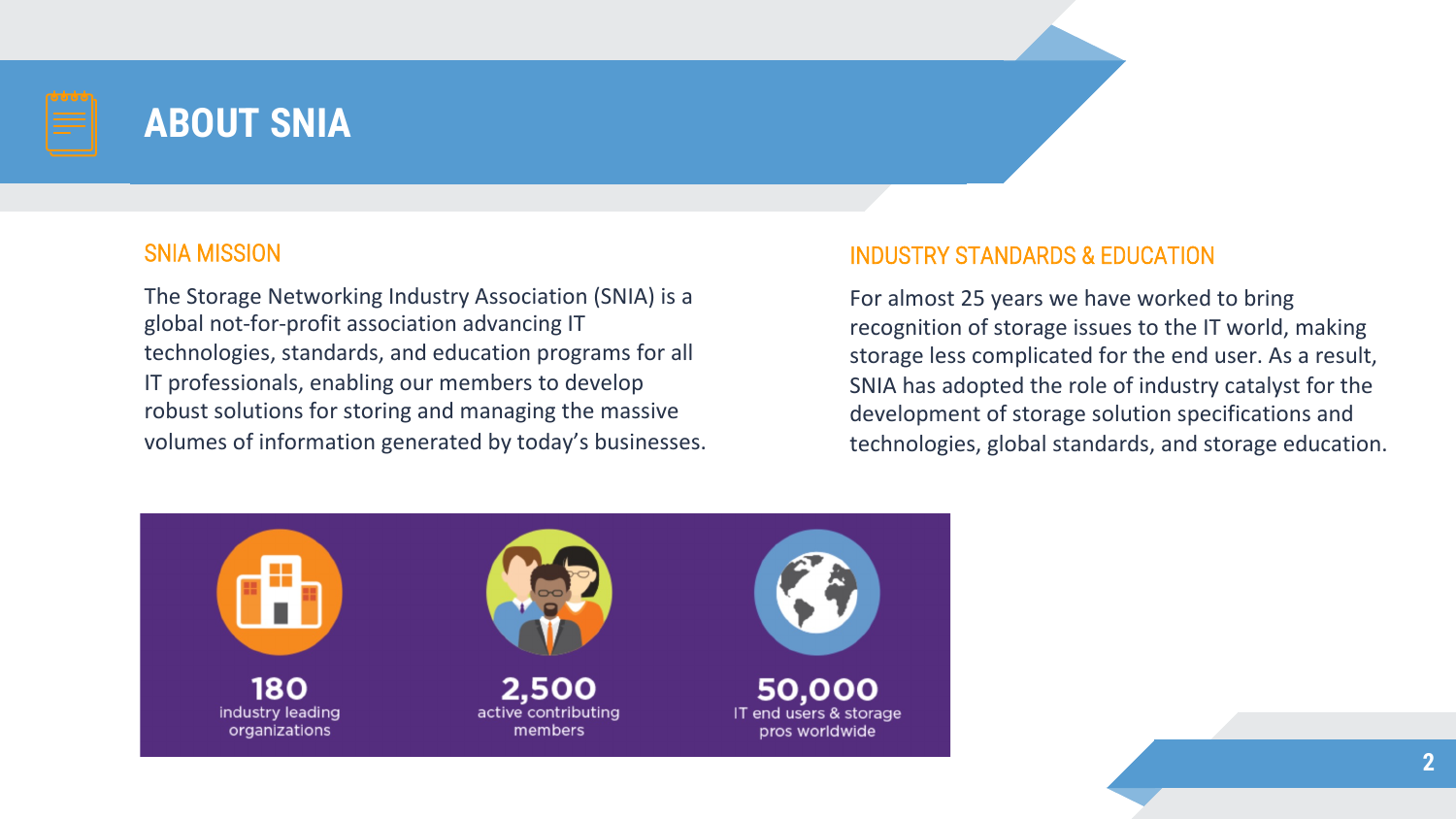



#### TECHNICAL DEVELOPMENT

As a global non-profit organization, SNIA is dedicated to developing standards and education programs to advance storage and information technology. Our focus is concentrated in the primary storage technology development areas.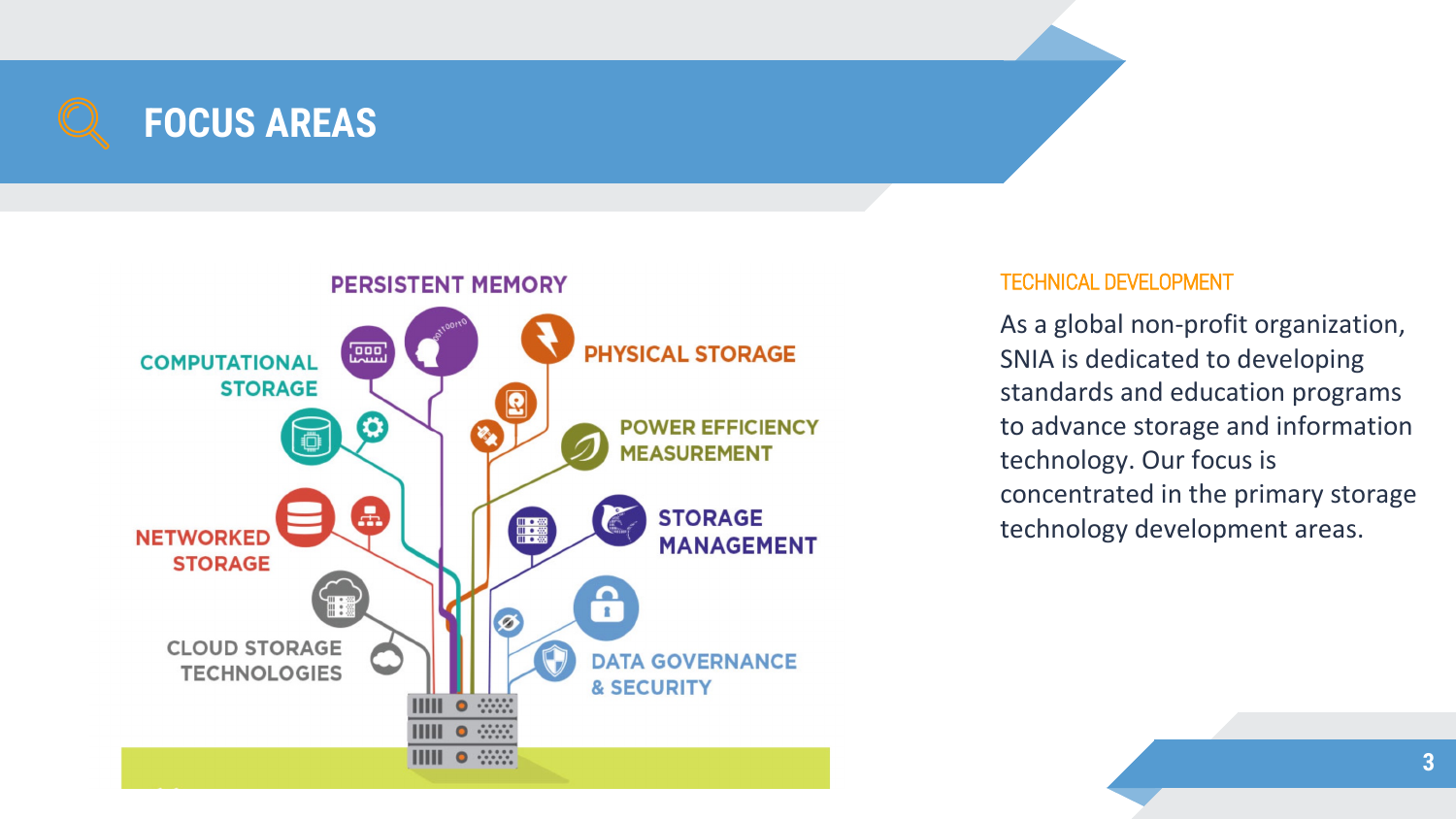SDC INDIA

## **THE 8th ANNUAL STORAGE DEVELOPER CONFERENCE IN INDIA IS VIRTUAL IN 2022**

**SDC EMEA**

**SDC INDIA**





**SDC SANTA CLARA**

#### **ABOUT SDC INDIA**

The SNIA INDIA Storage Developer Conference (SDC) brings the storage developer community together to collaborate and network with peers through the sharing of ideas, industry developments and best practices. Usually held in Bangalore, SNIA is still unable to hold a faceto-face event this year due to COVID-19. However, it is important to continue the momentum that SDC brings to the storage development community in a virtual event. SDC will continue to present excellent and informative content, as well as provide many opportunities for networking.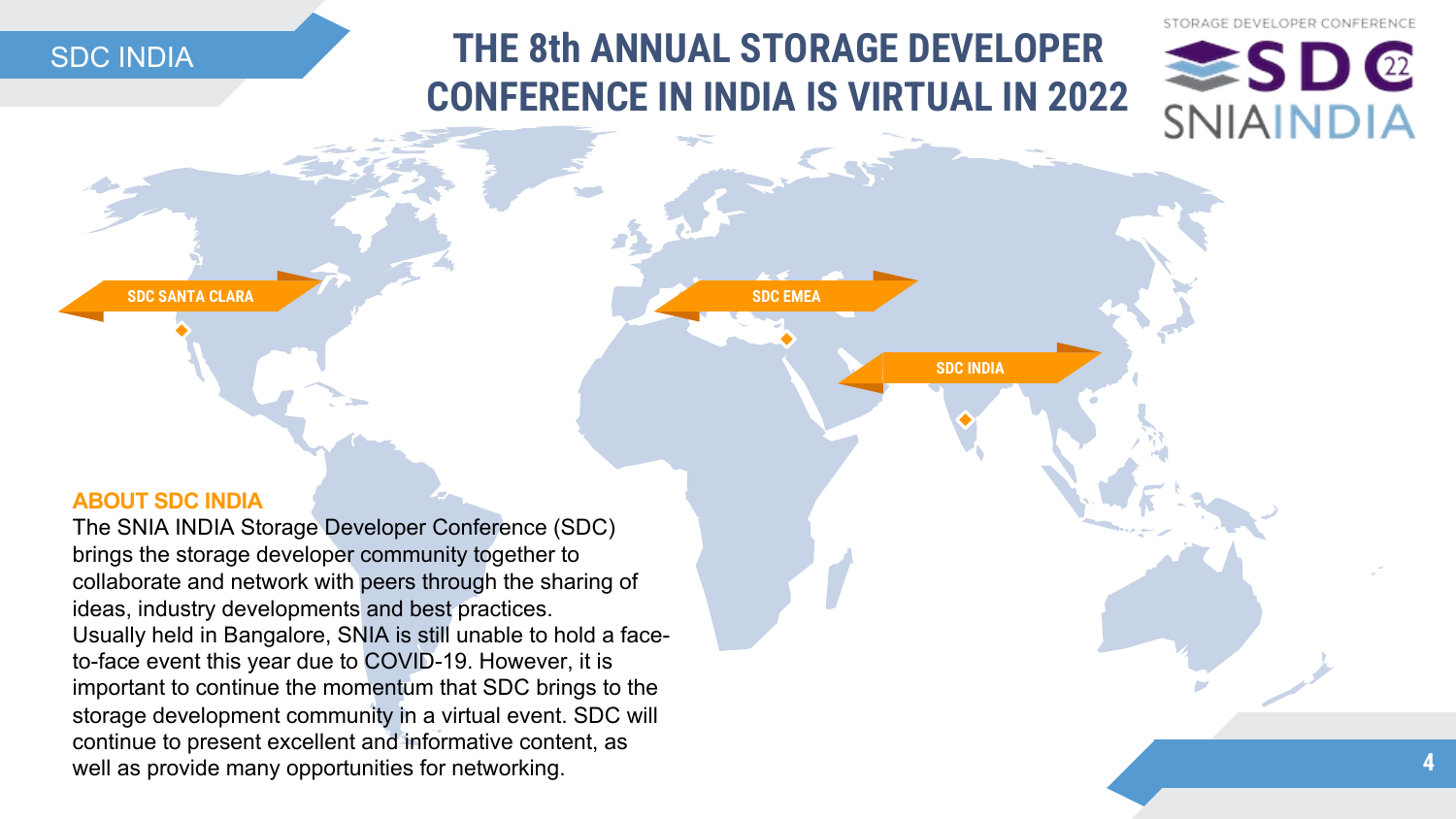

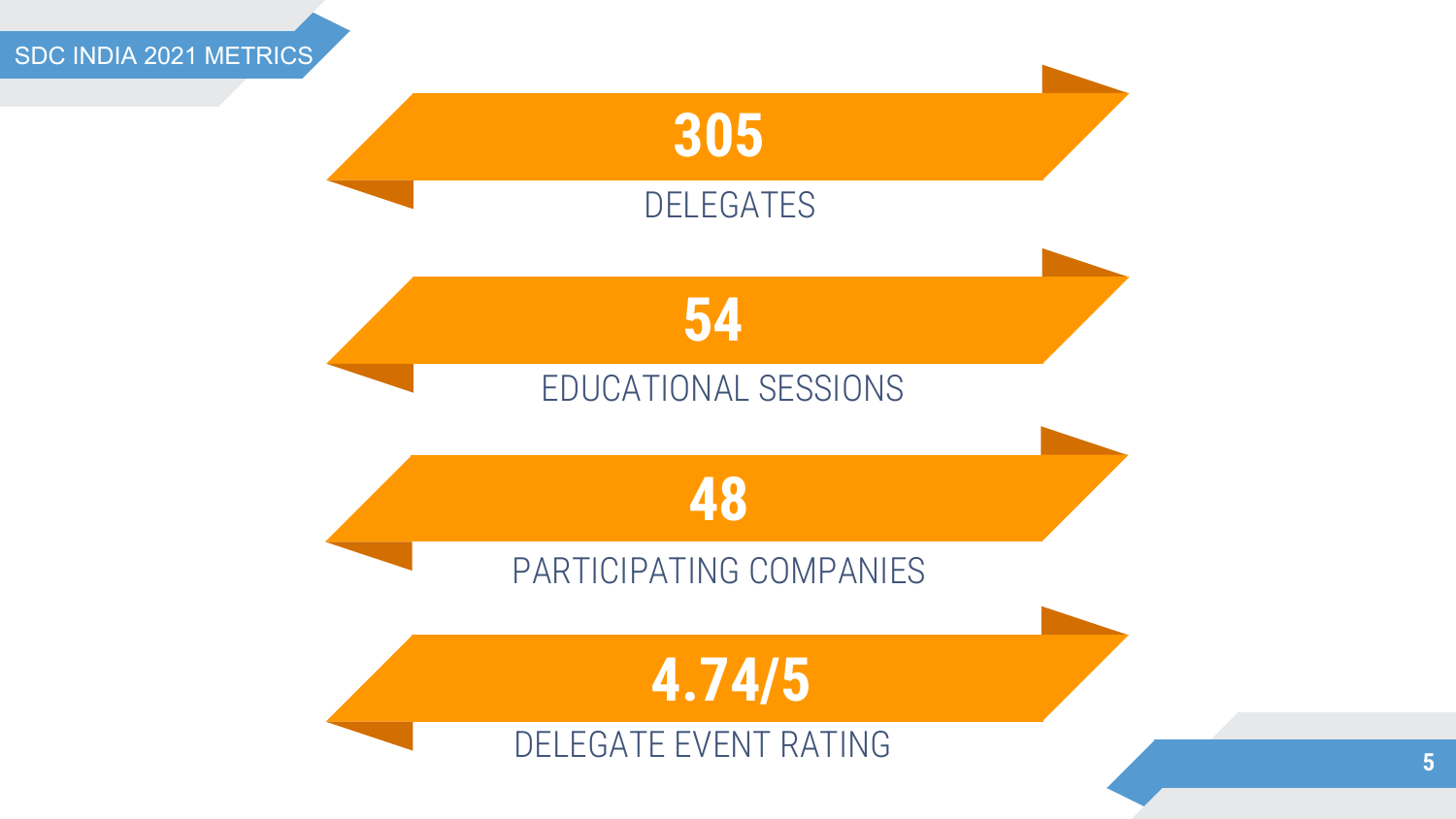

## **SDC INDIA 2022 AGENDA**

▰ The SDC India agenda content will focus entirely on providing a platform for the brightest minds in the industry to share their expertise with fellow storage developers and technicians.

For potential sponsors this represents a unique opportunity to profile your company's technical leadership by selecting a speaker who is a recognized subject matter expert and can provide a deep technical insight into the selected topic.\*

Speaking Options:

- ▻ Sponsors will receive a preferential speaking session in accordance with their chosen package.
- All other breakout sessions will be selected by the agenda committee during the Call for Presentations process. These are always oversubscribed and is therefore not a guaranteed speaking option.

*\*All speakers are requested to share their technical knowledge for the benefit of the audience and to avoid sales or marketing presentations.* **<sup>6</sup>**

#### **Agenda**

Friday 5th August SDC Day One

Saturday 6<sup>th</sup> August SDC Day Two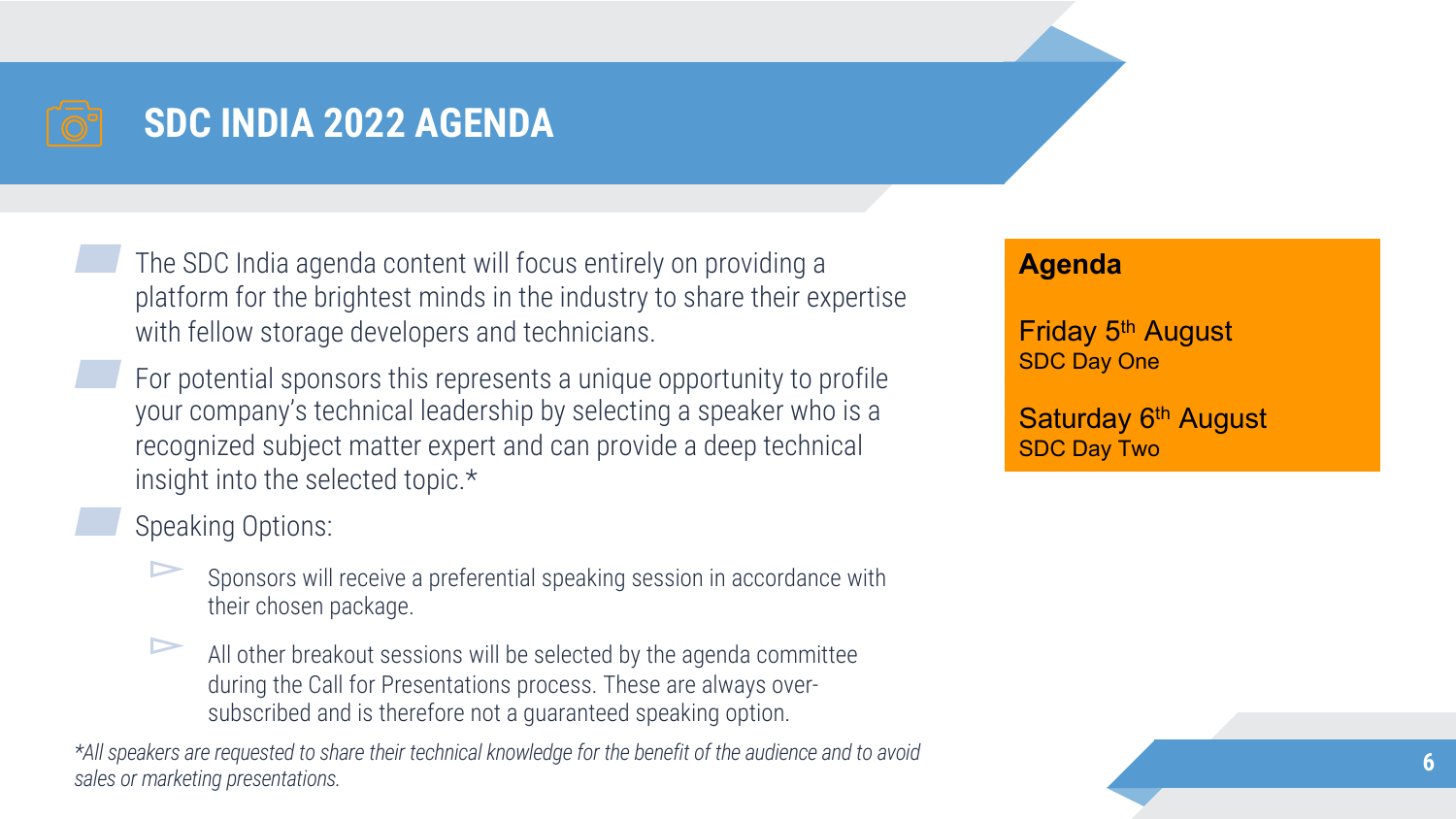## **SDC INDIA (Virtual) 2022 AGENDA TOPICS**

#### Topics include (but are not limited to):

Blockchain and Storage<br>
Cloud Storage<br>
Composable Infrastructure<br>
Computational Storage<br>
Container Storage<br>
Compute Express Link (CXL)<br>
Data Management<br>
Data Movement<br>
Data Placement<br>
Data Processing Units<br>
Data Processing

File Systems<br>
Long term archival storage<br>
Machine Learning/Artificial Intelligence<br>
Memory Pooling<br>
NFS<br>
NVM Express<br>
Persistent Memory<br>
SMB<br>
Solid State Storage Solutions<br>
Storage Architecture<br>
Storage Fabrics Protocols<br>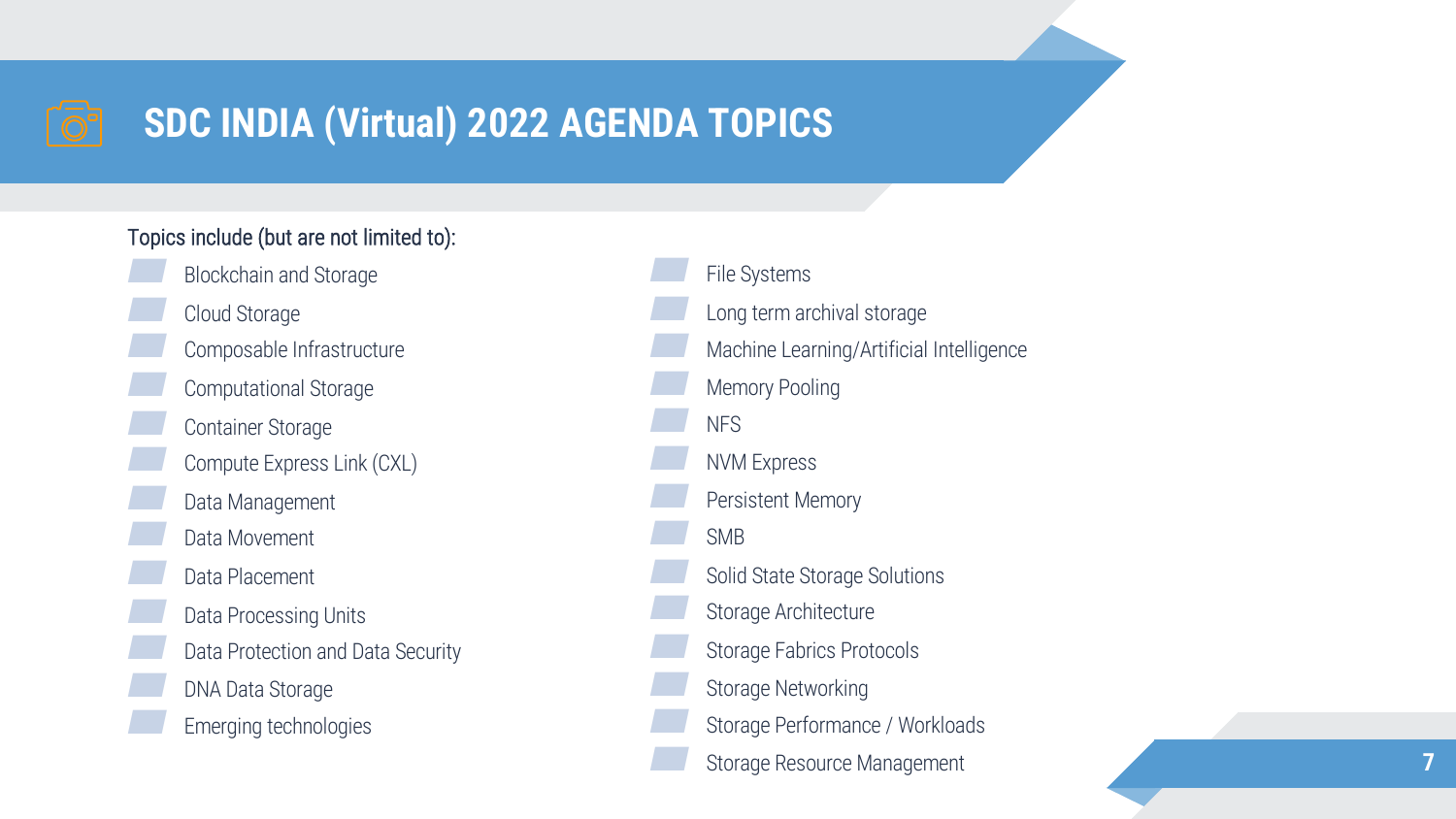

## **AUDIENCE**

#### WHO WILL ATTEND

The audience for this conference comprises of 300+ professionals from the data storage development community — primarily storage software and hardware developers, storage product and solution architects, storage software engineers, product managers, storage product quality assurance engineers, product line CTOs, storage product customer support engineers, and in-house IT development staff.



- **CEO/CTO/VP/Director**
- **Manager**
- **Engineer/Architect/Developer**
- **Academic**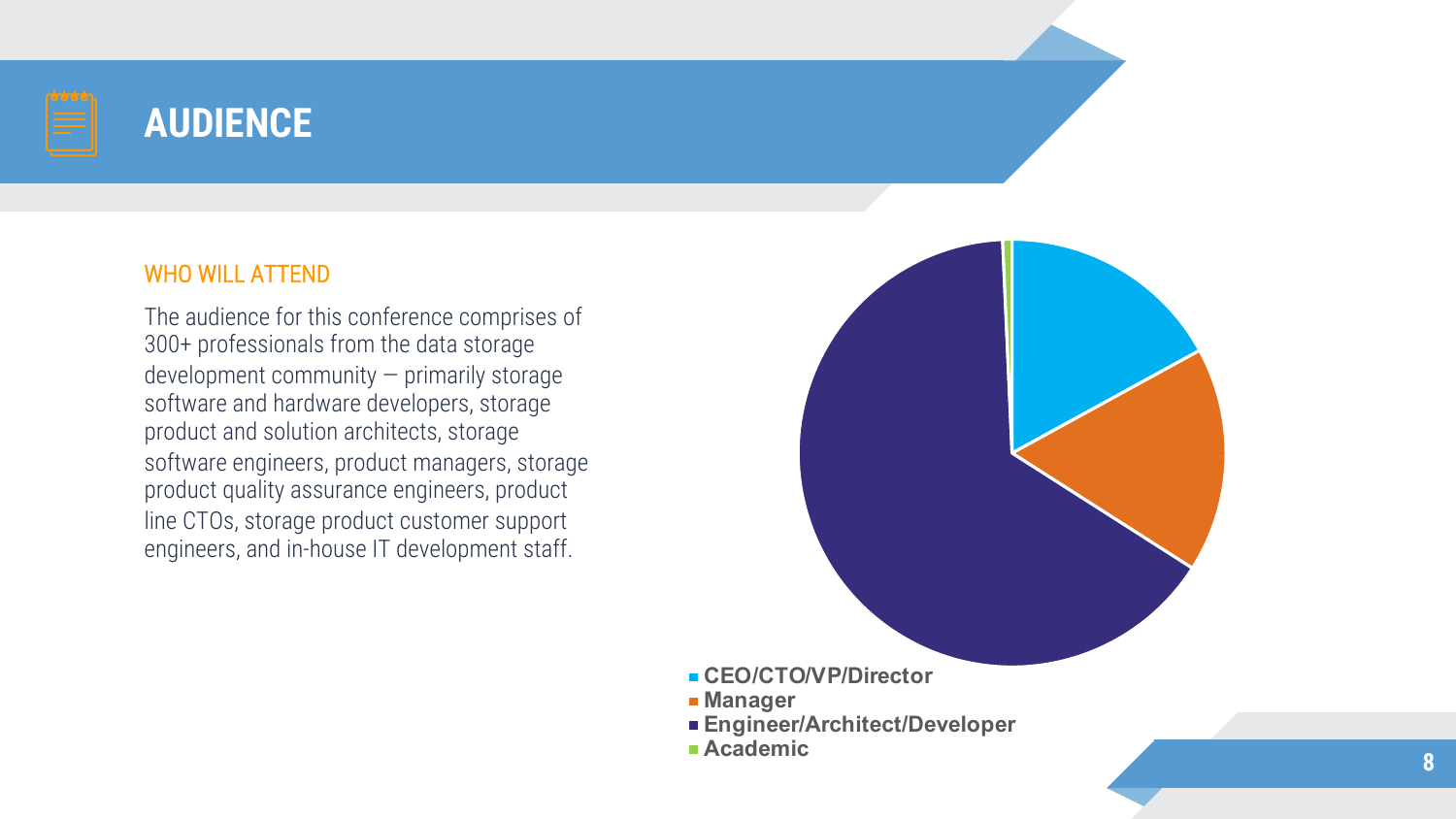

# **SPONSORSHIP**

Profile your technical leadership to the storage development community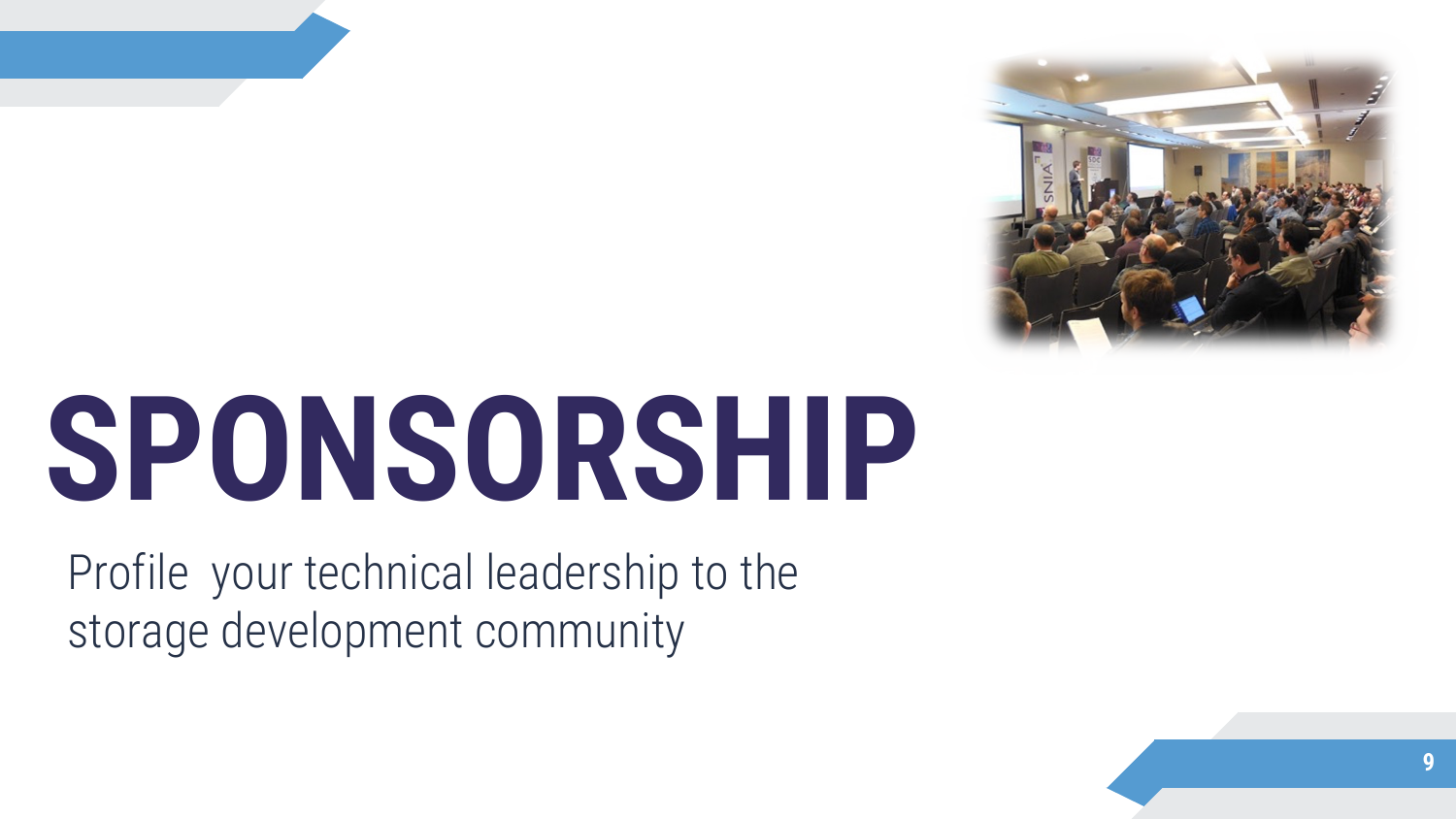The SNIA Storage Developer Conference (SDC) remains unique in the industry in that it is built by storage developers for the benefit of storage developers. As such it can be seen as an opportunity for the storage community to come together, to learn, share experiences, and to form new alliances and partnerships. For sponsors this represents an opportunity to showcase their technology advancements and to engage directly with the brightest minds. Direct benefits include:

- Highlighting technology leadership
- Gain a sense of what other developers are doing in each technology space
- $\bigcirc$  Have your technology team be better educated
- $\bigcirc$  Meet other established companies and start-ups and form alliances
- $\bigcirc$  Recruitment opportunities
- $\bigcirc$  Chance to provide engineers with public speaking opportunities
- Identify and create new standards and specifications
- Network with peers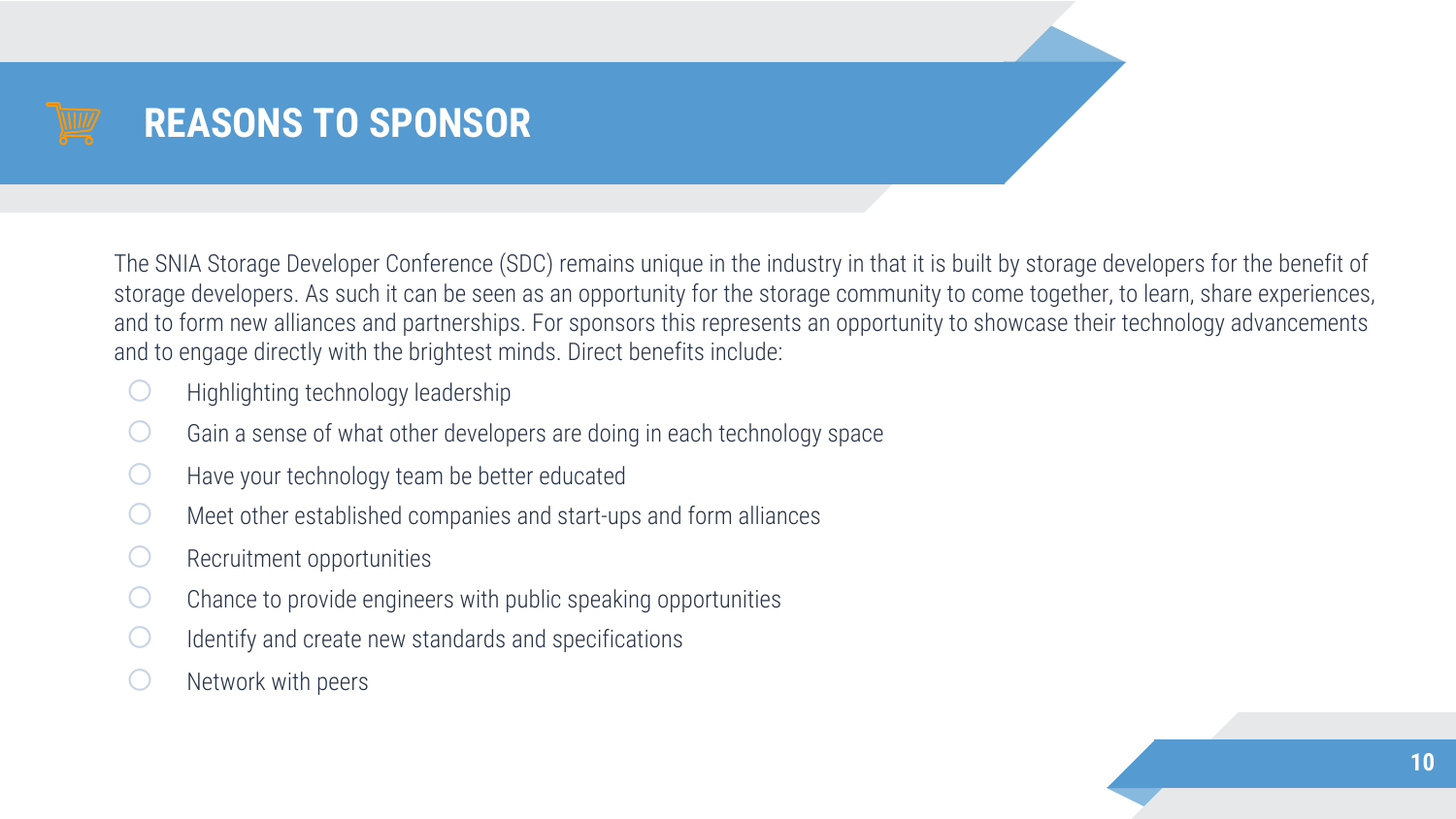

## SDC India (Virtual) Premier Partner\*

Available at INR 150,000/USD 1,950 (INR 120,000/USD 1,560 for SNIA members)

Premier Partner package includes:

- Prominently displayed sponsor logo and company description on conference event website, and logo branding on all event marketing email campaigns
- Presence on event scrolling banner (sponsor to supply artwork)
- Virtual Keynote presentation session (40mins) with online moderated Q&A
- Option to participate in sponsor showcase track  $-$  details to be announced
- Option to host a Birds of a Feather Session (additional cost INR 25,000/USD 325
- Branded Virtual Expo booth to post videos and photos, technical papers, company brochures etc
- Dedicated virtual lounge room for delegate meetings  $-$  available on-demand
- Access to messaging and pre-scheduled video meetings
- 20 Complimentary registrations
- Delegate contacts of those who agree to allow profile sharing with sponsors

*\*Available only to data storage manufacturers, distribution/resellers and solutions providers.*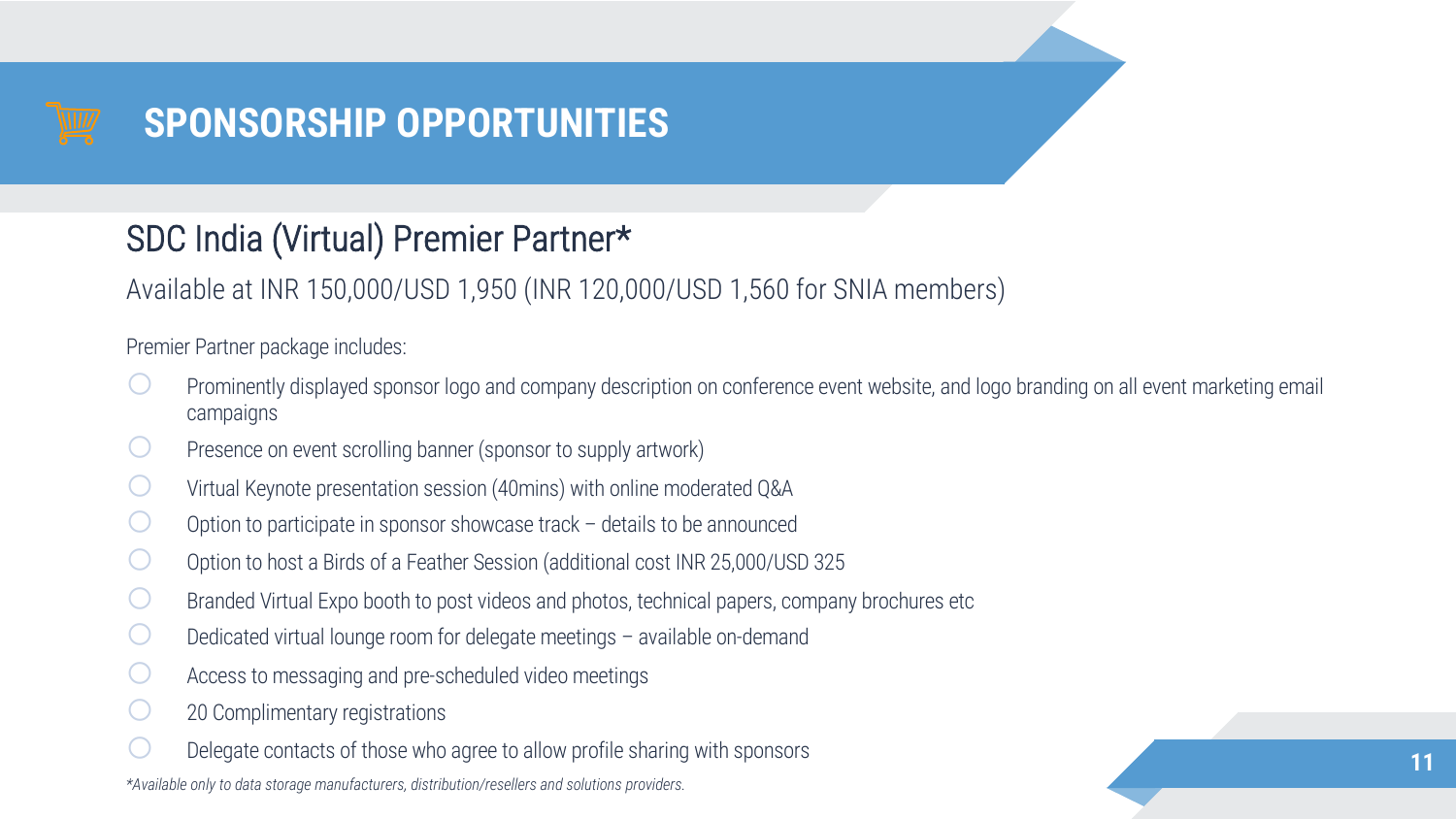## SDC India (Virtual) Technology Partner\*

Available at INR 120,000/USD 1,560 (INR 90,000/USD 1,170 for SNIA members)

Technology Partner package includes:

- Prominently displayed sponsor logo on conference event website, and logo branding on all event marketing email campaigns
- Virtual breakout presentation session with online moderated Q&A
	- Session can be 20mins or 40mins
- Option to participate in sponsor showcase track  $-$  details to be announced
- Branded Virtual Expo booth to post videos and photos, technical papers, company brochures etc
- Access to messaging and pre-scheduled video meetings
- 10 Complimentary registrations
- Delegate contacts of those who agree to allow profile sharing with sponsors

*\*Available only to data storage manufacturers, distribution/resellers and solutions providers.*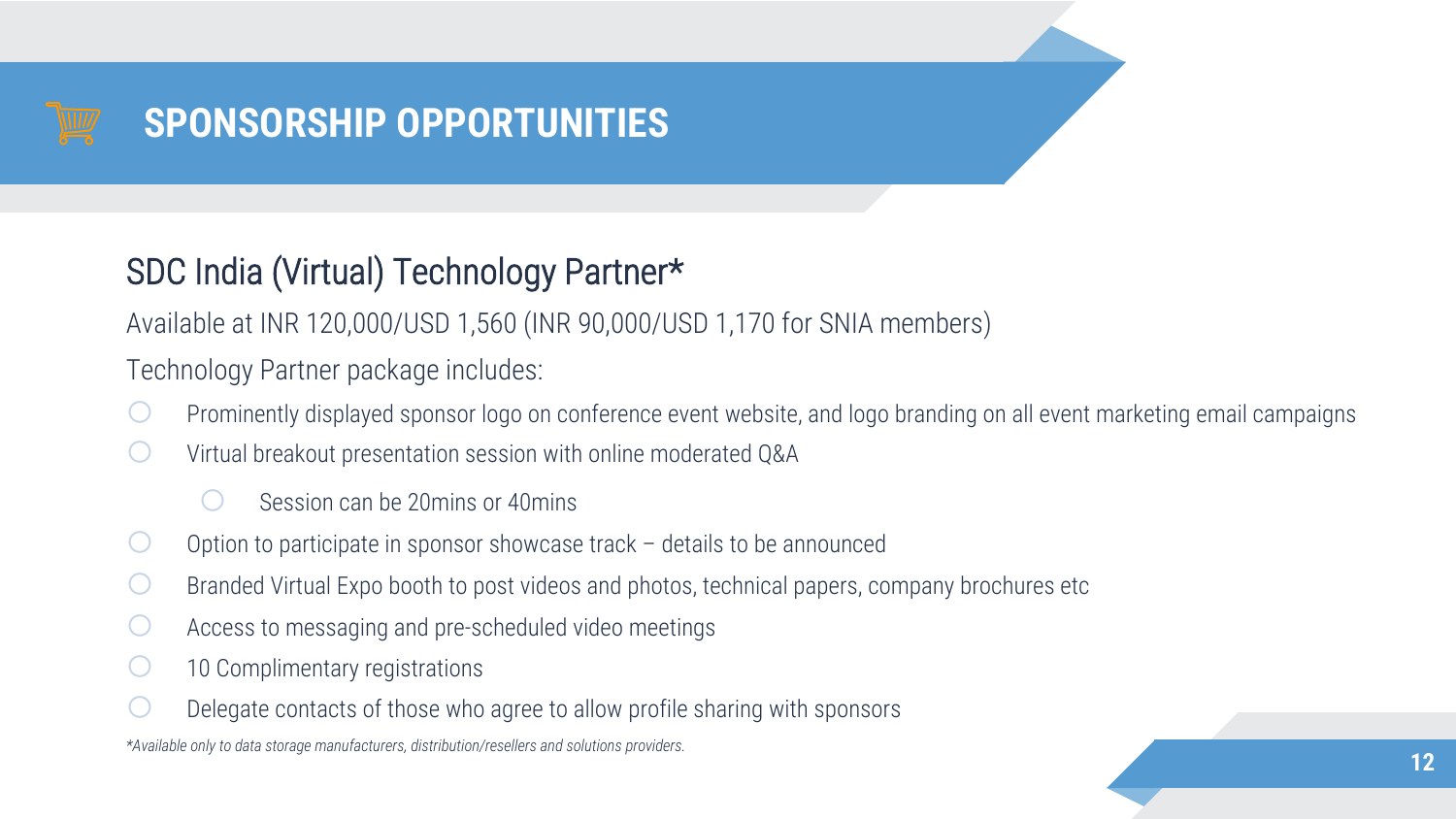

### SDC India (Virtual) Alliance/Association Partners

Available at INR 35,000/USD 455

Sponsor category for SNIA India strategic partners and industry associations whose work is considered highly relevant to the data storage community

Alliance Partner package includes:

- $\circ$  Prominently displayed sponsor logo on conference event website, and logo branding on all event marketing email campaigns
- $\circ$  Virtual breakout presentation session (20mins or 40mins) with online moderated Q&A
- $\circ$  5 Complimentary registrations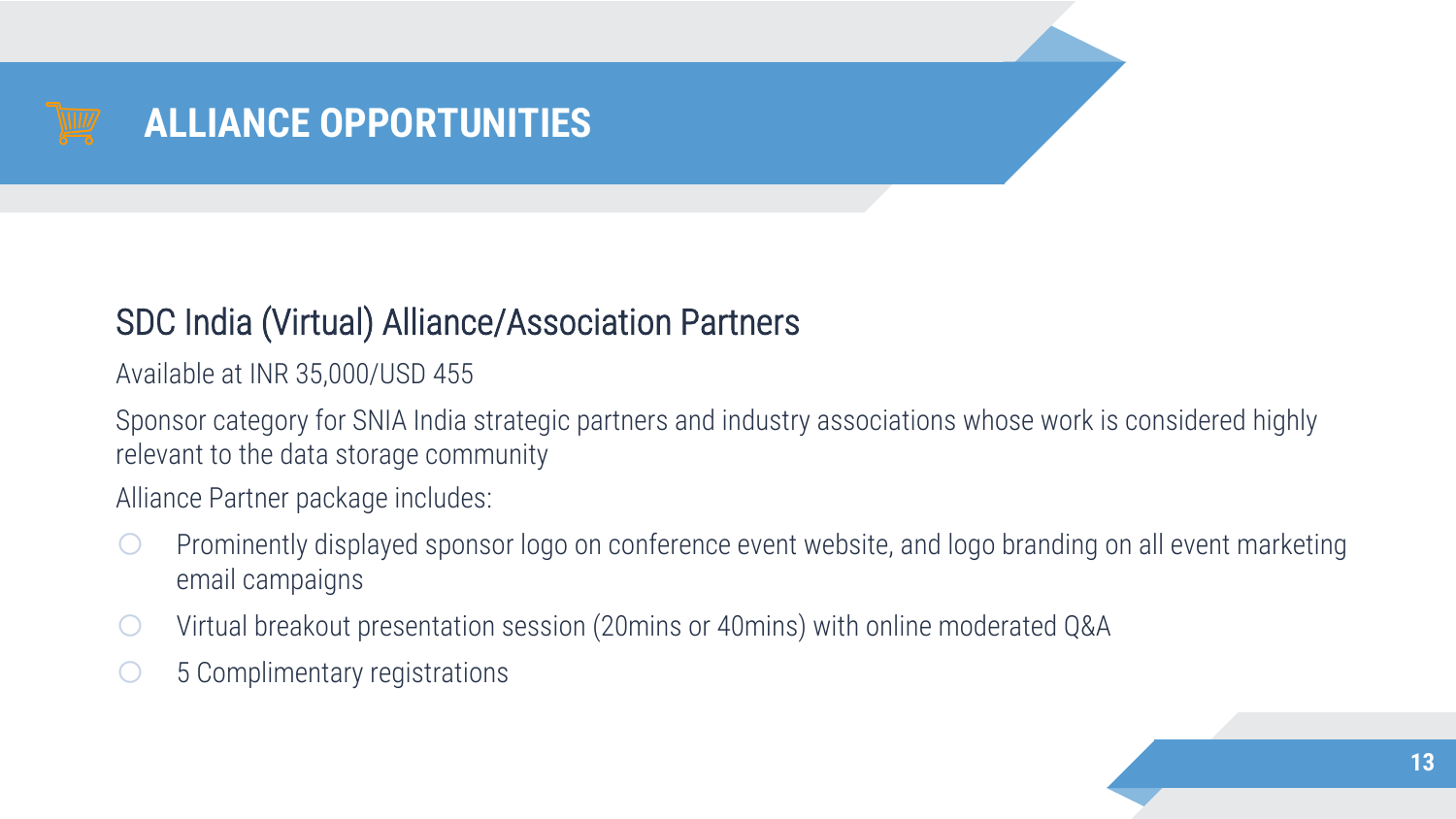

## SDC India (Virtual) Branding Partner

Available at INR 35,000/USD 455 (INR 25,000/USD 325 for SNIA members)

Branding Partner package includes:

- o Prominently displayed sponsor logo on conference event website, and logo branding on all event marketing email campaigns
- $\circ$  5 Complimentary registrations